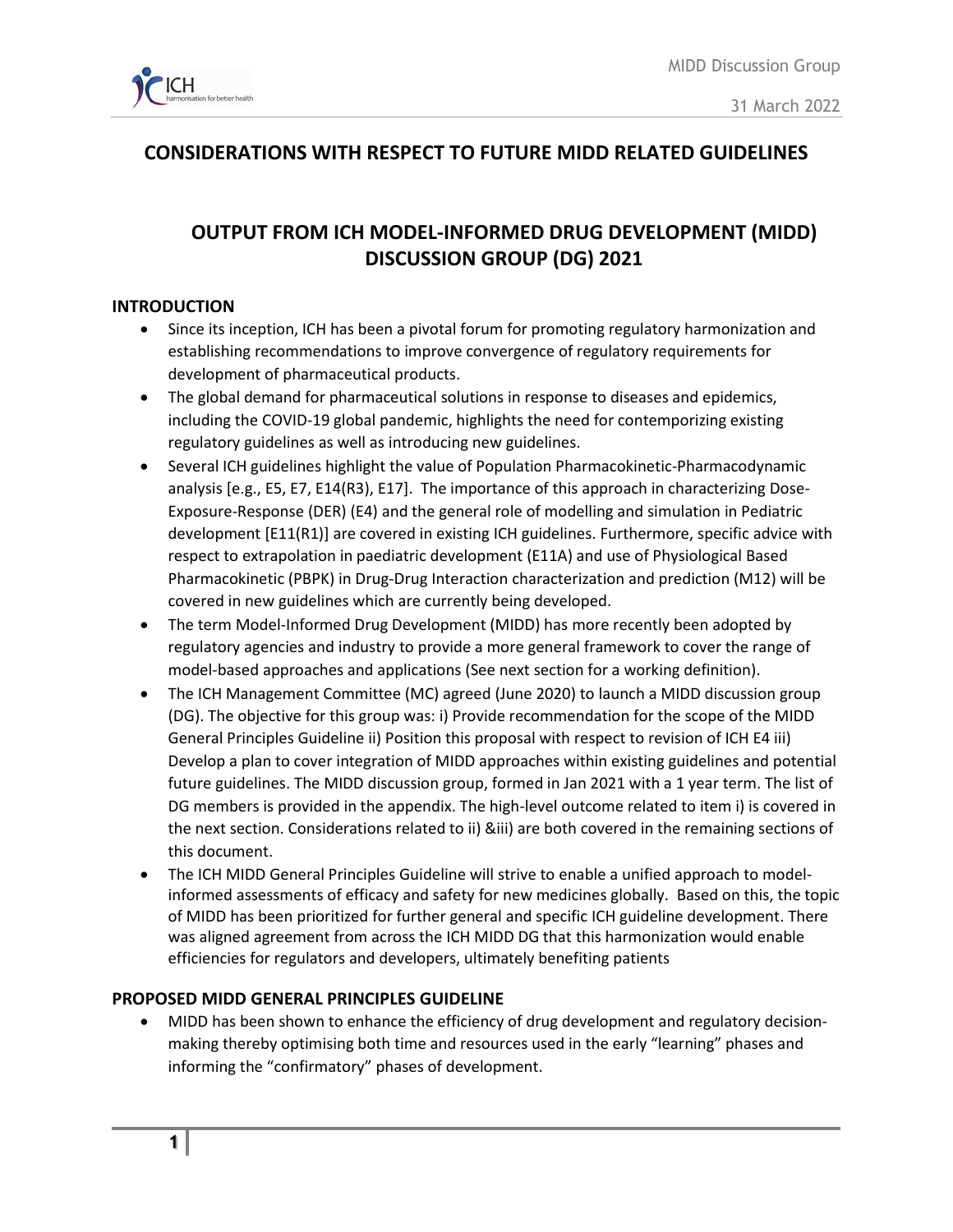

- Although MIDD has been defined in slightly different ways across industry groups, academia and regulatory agencies, the central concepts of these definitions include: i) Integrating data from multiple sources in the form of mathematical and statistical models based on the understanding of physiology, pharmacology, and disease processes; ii) Applying these models to inform drug development decision making and registration interactions, especially with respect to optimization of the design of future clinical studies, dose regimen optimisation and individualization.
- Many regulatory agencies expect to receive, and currently accept model-based analyses as part of dossier submissions. However, the level of integration of MIDD into regulatory decision making can vary between regulatory agencies, from application to application, and within agencies for similar submissions.
- The lack of common documentation standards, consistency in model assessment expectations and understanding of terminology hinders efficient assessment of model-based submissions, including quality of the data used, the robustness of the analysis, vis-à-vis the modelling impact and credibility with respect to its intended applications.
- The lack of harmonisation results in the underutilization of MIDD approaches in drug development and regulatory decision making. This has led to missed opportunities to fully leverage the learning from available data to optimise designs, enhance the interpretation of subsequent confirmatory studies, and reduce reliance on traditional approaches to answering drug development questions.
- The topic proposal for the MIDD General Principles Guideline was approved by the ICH Assembly on the  $17<sup>th</sup>$  to  $18<sup>th</sup>$  of Nov 2021 [\(Press Release\)](https://www.ich.org/pressrelease/press-release-ich-assembly-virtual-meeting-november-2021) and has been distributed to ICH parties. As a result of this approval, an informal Working Group (WG) will be formed in the June 2022 timeframe to finalize a Concept Paper and business plan which will be subsequently published on the ICH website. Per ICH procedures, the group will then transition into a formal Expert Working Group (EWG) to initiate development of the guideline. Development of the guideline is anticipated to require a 3-4 year timeline from initiation to completion of the guideline.

# **POTENTIAL VALUE OF OTHER MIDD RELATED GUIDELINES**

The potential of additional value from **further MIDD related guidelines in addition** to the General Principles MIDD Guideline described above was aligned on with respect to two dimensions:

1. Provision of more specific guidance with respect to common MIDD approaches, including: Population PK (Pop PK), Exposure-Response (ER), PBPK, Quantitative Systems Pharmacology and Toxicology (QSP & T), Model Based Meta-Analysis (MBMA) and models characterising disease progression. It should be noted that the term "exposure-response" should be interpreted in its most general sense and is intended to represent characterizations of the relationship between measures of drug exposure (which could be based on dose or concentration) and response (which could be pharmacodynamic or clinical efficacy/safety responses).

Recommendations include:

• Further **specific technical details** on the planning, conduct, and assessment of MIDD work (including its credibility for its intended use) conducted using these approaches.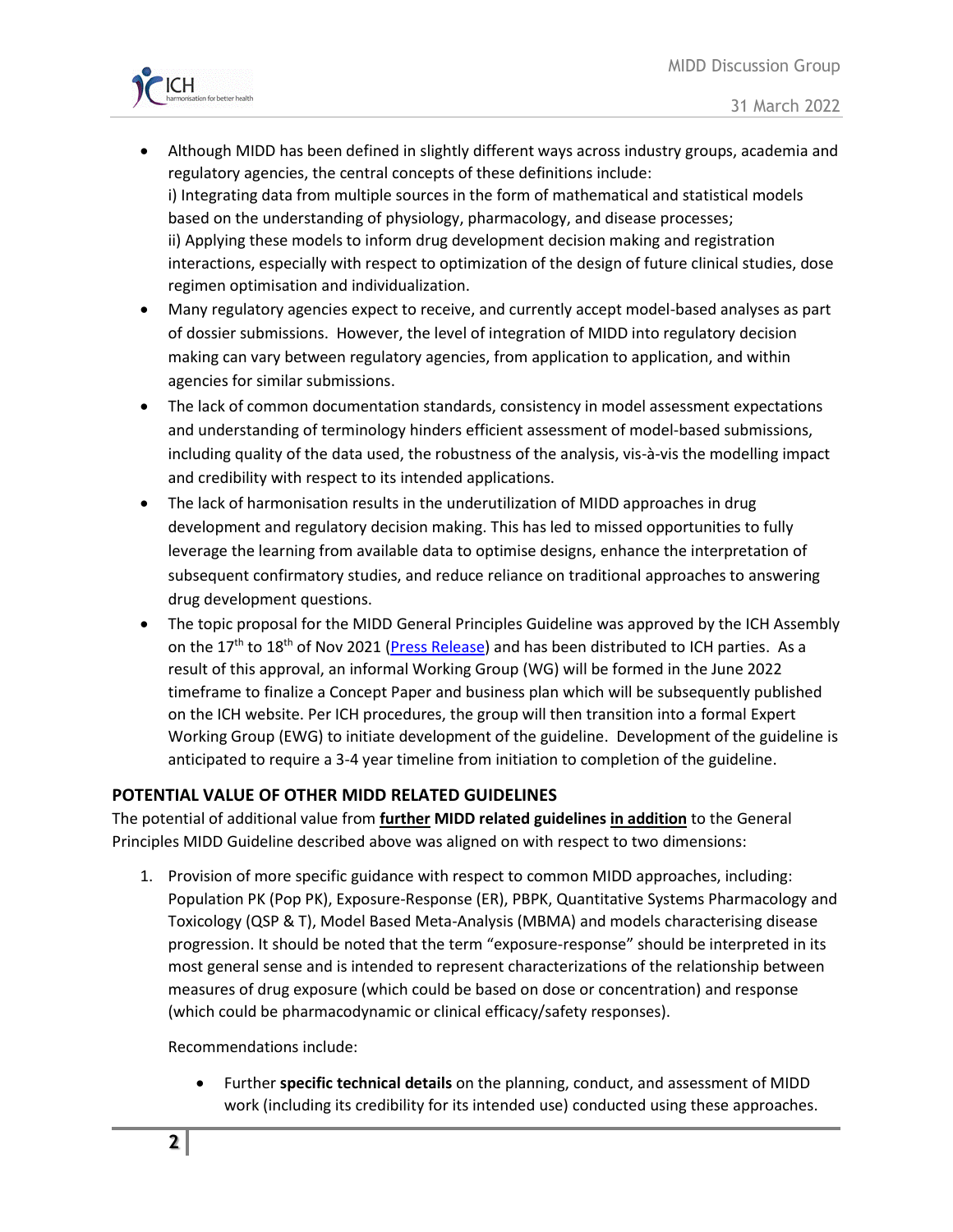

- Additional **specific reporting and documentation guidance** regarding data sources, analysis methods and assessment, and regulatory submission (including its credibility for its intended use).
- 2. Additional guidance with respect to the application of MIDD to specific technical questions that arise across research and development. For example:
	- Specifics with respect to the use of exposure-response to optimize dose finding/selection trial design, optimize dose/dose regimen selection and facilitation of extrapolation with respect to different regimens or routes of administration. This relates to considerations with respect to updates to ICH E4.
	- Specifics with respect to assessment of drug-drug interaction, ethnic sensitivity, and biopharmaceutical waivers for new formulation and formulation modifications. This relates to considerations with respect to updates to ICH M9, M12, E5, E17.
	- Greater specification with respect to use of approaches in the assessment of the impact of organ impairment including potential for interpolation and extrapolation in determining impact on PK, efficacy and safety.
	- Greater specification of situations where disease progression modelling could be of greater utility in enabling trial design, dose selection and extrapolation.

# **CONSIDERATIONS**

The ICH MIDD DG aligned on this document as providing high-level **non-binding considerations** with respect to provision of further guidance for MIDD approaches and application, subsequent to the ICH MIDD General Principles Guideline reaching Step 2a ("ICH Parties consensus on Technical Document") in the ICH). At this point, the proposed scope from this technical document may highlight the need for this document to be refined or indeed for the additional guidance as outlined below to be formally proposed and considered by ICH. The ICH MIDD DG recommends that a review is conducted at that point in time.

#### **Time frame & need for additional topic proposals**

- Given regulatory resource limitations with respect to parallel development of guidelines and the evolving nature of MIDD the following considerations relate to development of ICH MIDD related guidance that would be subsequent to completion of the ICH MIDD General Principles guideline (3-4 years) and could be considered for development starting in approximately 3 years with the upper time bound of 10 years for completion**.**
- It is recognized that specific related appendices or Q&A supporting elements could be developed and released at the same time as part of the MIDD general principles guideline. However, new guidelines, revisions or updates of existing guidelines would require additional topic proposals to be endorsed by the ICH Assembly and prioritized by the ICH Management Committee. Accordingly, these considerations will depend on progress with the MIDD general principles guideline to Step 2a, the development of new topic proposals and ultimately ICH MC prioritization.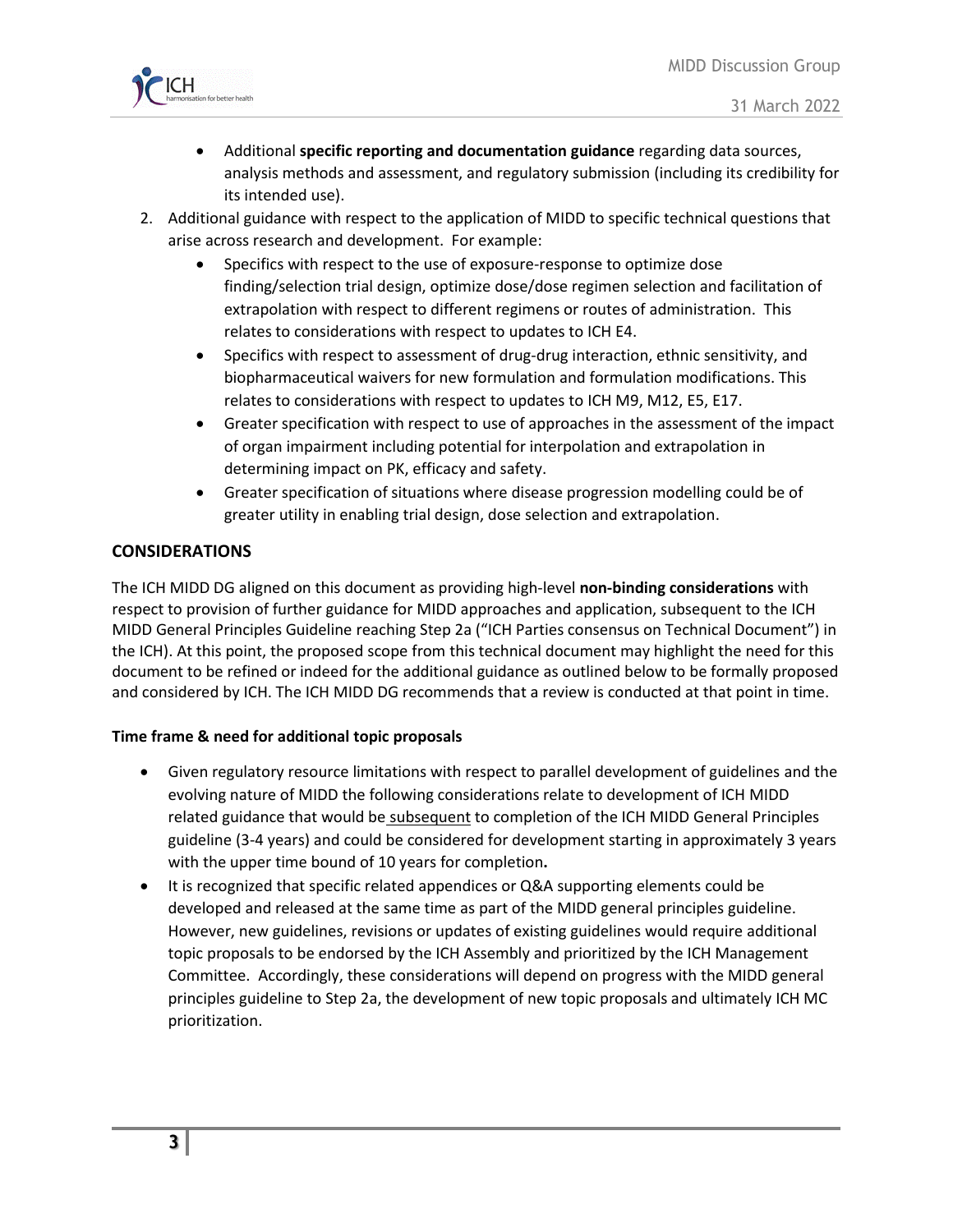

#### **Scope of consideration**

• The ICH MIDD discussion group has assessed the scientific and regulatory landscape related to existing ICH MIDD guidance and potential future ICH MIDD related guidance.

#### **Potential options for additional guidance (See table 1)**

- The following options were considered: Guideline revision, Annex (Q&A) to existing guidance or the proposed MIDD General Principles Guideline or the development of new standalone guidelines.
- Specific discussions with respect to approaches to update E4 guidance were held (See next section)
- Appendices to ICH MIDD general principles guideline should only cover "additional specific guidance" for more common MIDD approaches (e.g. popPK, ER, PBPK, QSP&T, PBBM, MBMA & Disease progression models) considered to fall under this guideline. This could include specifics with respect to technical aspects or reporting/documentation
- Specific applications of MIDD may be better covered in standalone guidance rather than added to existing guidelines. This is proposed as a consideration as it would allow domain science experts to participate in the development of a more general guidance

### **SPECIFIC CONSIDERATIONS WITH RESPECT TO REVISION OF ICH E4**

There is a need for an updated E4 guideline (Dose Response Information to support Drug Registration) aimed at re-aligned practices and expectations from regulators and industry on the value and acceptability of methods and designs for DER characterization and the value of DER to support registration. In this respect, DER is considered critical for dose/regimen selection in the course of the development and final posology recommendations including also special populations. Furthermore, DER provides a scientific solid basis for (paediatric) extrapolation, DDI recommendations, personalized medicine, and characterization of relative effectiveness.

The following important aspects for DER should be considered during the ICH E4 GL revision:

- Study design optimization for dose finding trials (methodological aspects including adaptive/seamless designs, model informed adaptations, and Fisher Information Matrix based methods, etc.)
- Methods for characterizing the DER relationship (e.g., pharmacometrics, quantitative systems approaches (QSP & T), regression methods, Bayesian approaches, model based meta-analysis, etc.)
- Decision criteria for dose selection for the confirmatory trial Special Cases: small populations (paediatrics, rare/orphan diseases), Narrow Therapeutic Index (NTI) drugs, targeted biotherapeutics, Advanced Therapy Medicinal Products (ATMP) such as cell and gene therapies, etc.
- Labelling claims on the basis of DER
- A future E4 revision topic proposal should be prepared in collaboration with other stakeholders, such as clinical and biostatistical experts.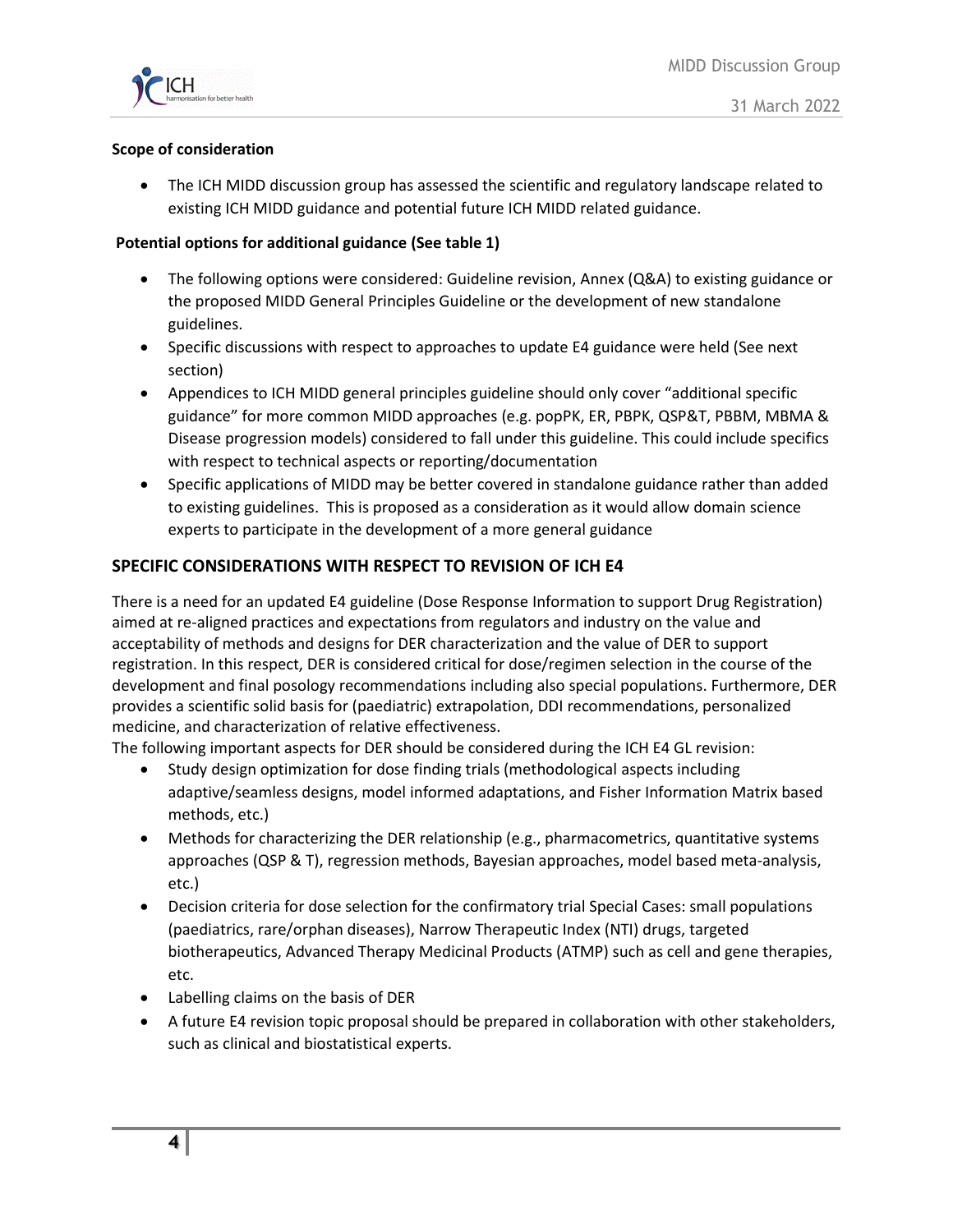

# **POTENTIAL PRIORITIES WITH RESPECT TO ADDITIONAL GUIDANCE (SEE TABLE 1)**

- The following nonbinding priority order is proposed:
	- $\circ$  Given the importance of MIDD to many aspects of the ICH E4, this was prioritized to be the next guidance for update or replacement after the MIDD general principles guideline. While there is recognized dependency on the MIDD general principles guideline, the staggering of the development is mostly related to predetermined limitation with respect to regulatory resources.
	- $\circ$  It was agreed that additional guidance related to Pop PK, exposure-response, PBPK should be prioritized before MBMA and disease progression modelling. This was based on the general view that the first set of approaches are mature enough to be subject to additional harmonized regulatory recommendations if required post the development of the MIDD general principles guideline. It was recognized that guidance on use of MBMA would have significant overlap with other meta-analysis and evidence synthesis approaches and may require more general meta-analysis guidance to be proposed and developed. Similarly, it was recognized that further guidance related to disease progression modelling could be limited by ICH remit with respect to technical rather than disease specific guidelines.
	- $\circ$  QSP & T application in regulatory submission is an emerging area and further discussion is required before deciding how this should be placed within the priority ranking.
	- $\circ$  In terms of other existing guidelines which could have a linked or specific section related to MIDD e.g., E11A, E20, E14/S7B, E5, E17, the DG was aligned that this should occur on an opportunistic basis following the MIDD general principles guideline reaching Step 2a. The opportunity would be when the guideline was under revision or related Annex's were being revised or added. Given the wide range of possibilities, these opportunities are not covered in table 1.
	- o The newly formed ICH MIDD EWG should look to consult with other EWGs developing MIDD related guidelines (e.g., E11A (Paediatric Extrapolation), M13 (Bioequivalence) & M12 (DDI)) to identify potential opportunities to provide corresponding or specific additional guidance.
	- $\circ$  New topic proposal in areas that could benefit from sections related to MIDD e.g., Biopharmaceutic assessment and Bio-waivers should be driven by proposals from the domain scientists but it is recommended that such proposals are aligned with emerging MIDD guidance and assessed by any established MIDD EWG. The potential application of PBPK in biopharmaceutical assessment or Physiologically Based Biopharmaceutical Modelling (PBBM) is covered in table 1.
	- o Artificial Intelligence (AI)/deep learning), non-GCP data/qualification and validation (e.g., related to use of Real World Data) were highlighted as related topic areas of interest but are currently out of the core scope for the MIDD DG.
	- O While the integration of different MIDD approaches to enable decision-making within "learning", "confirming" phases of development, as well as within regulatory submissions is often effectively utilized, it was not possible to identify the need for specific additional recommendations prior to development of the ICH MIDD general principles guideline.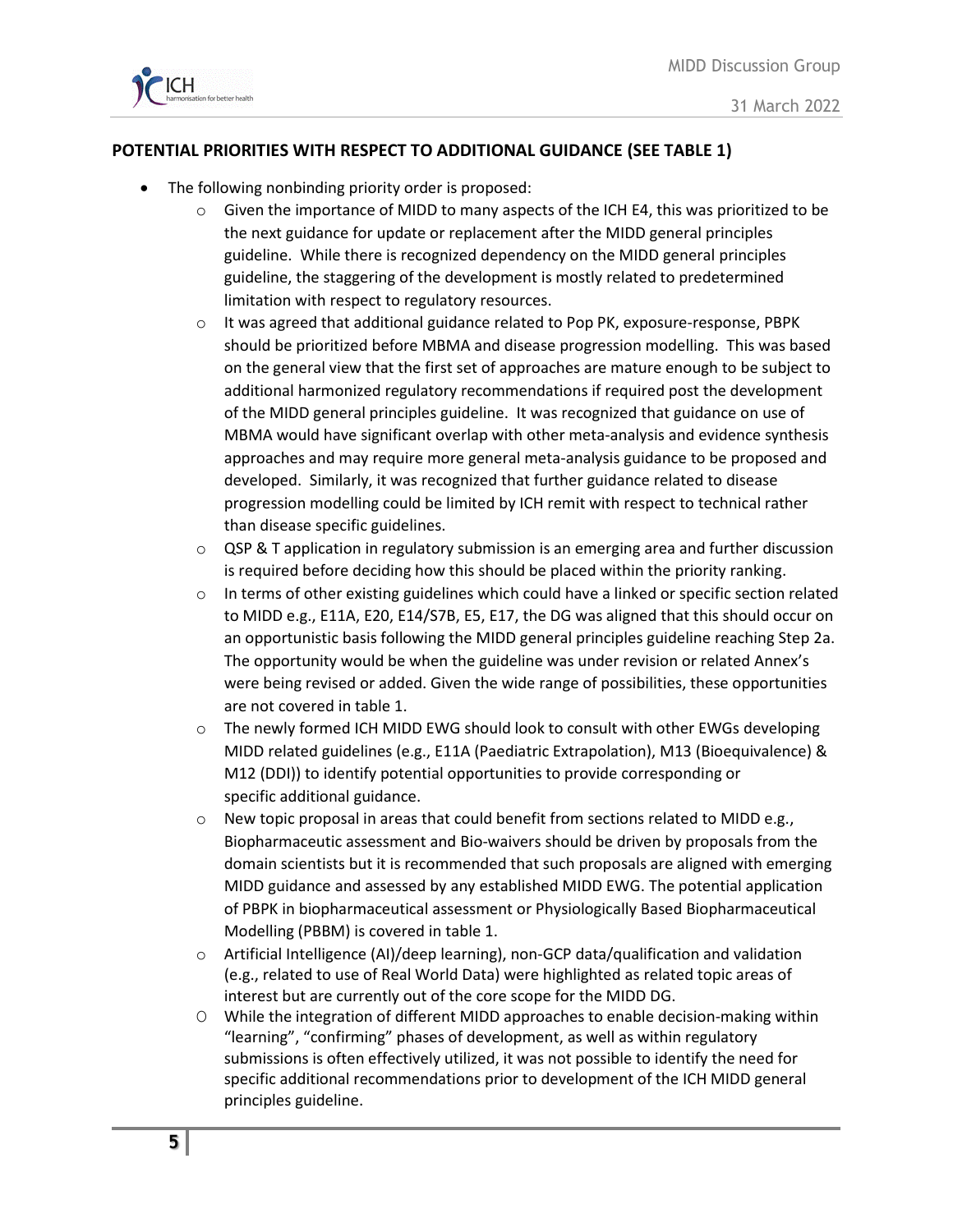

### **CHALLENGES IN REACHING CONSENSUS ON OPTIONS AND PRIORITISATON**

There was consensus that development of the future **MIDD General Principles Guideline is considered a key step** in the harmonisation of the practice and application of MIDD. Beyond the revision of ICH E4 guideline released in March 1994, it was challenging to determine the underlying need, options, and priority of further MIDD guidelines including updates to existing guidelines until the general principles guideline reaches Step 2a.

#### **RECOMMENDATIONS**

- The discussion on the document helped to emphasise that the MIDD general principles guideline is the essential next step for this field with respect to ICH. Specific needs beyond the MIDD general principles guideline and ICH E4 guideline were hard to determine without this important guideline having reached at least Step 2a key milestone in its development and harmonization.
- Therefore, it is recommended that this document be reconsidered after the MIDD general principles guideline has reached Step 2a in the ICH Process.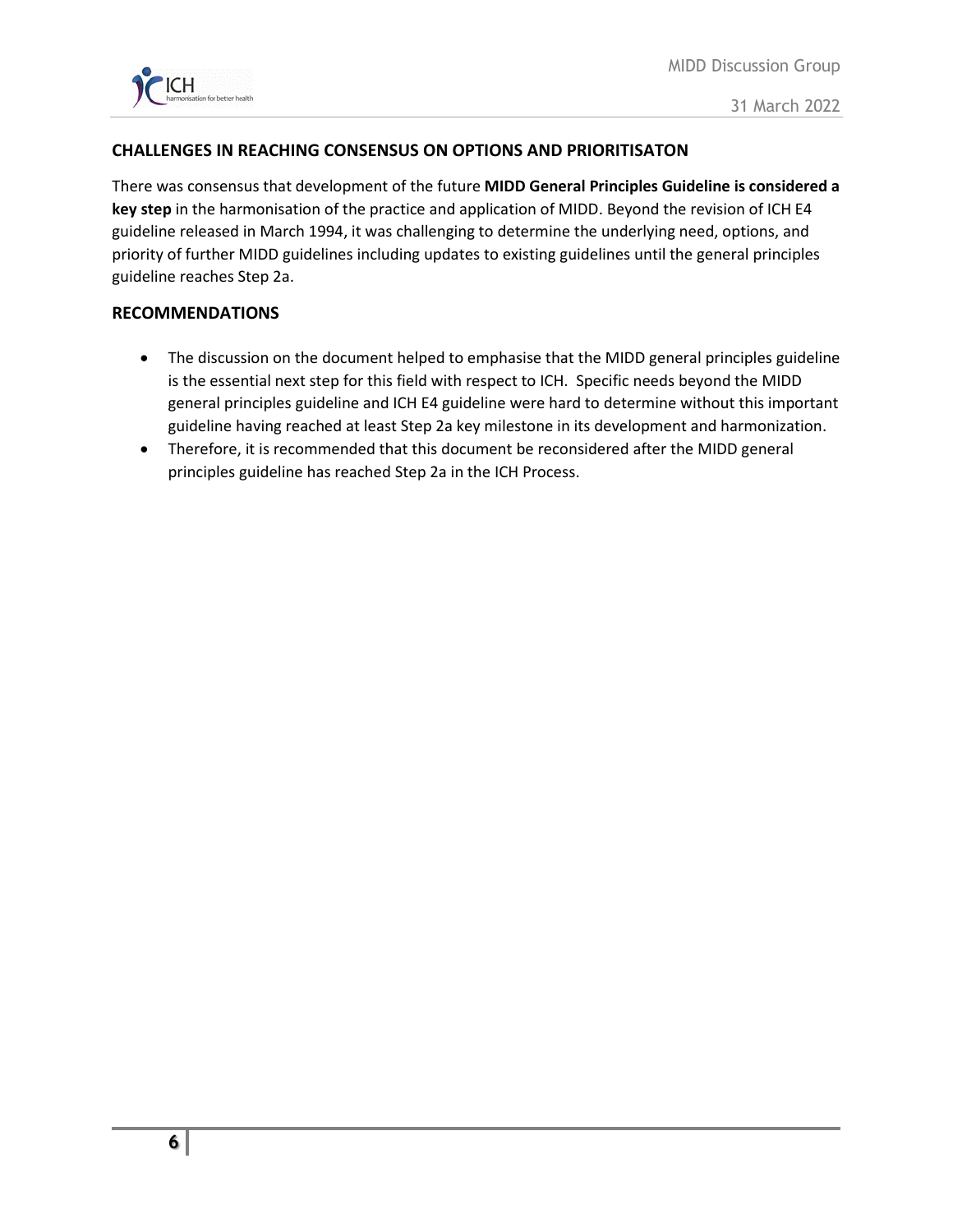

### **1.**

# **TABLE 1 LIST OF EXISTING AND PROPOSED GUIDELINES**

# **AND SPECIFIC CONSIDERATIONS AND NONBINDING RECCOMMENDATIONS**

| <b>DG RANKING</b><br><b>CATEGORIES</b> | <b>DEFINITION</b>                                                                                                                                                                                                    |
|----------------------------------------|----------------------------------------------------------------------------------------------------------------------------------------------------------------------------------------------------------------------|
| <b>HIGH</b>                            | Next guideline: Earliest opportunity only limited by resource availability                                                                                                                                           |
| <b>MEDIUM</b>                          | Priority dependent on further evaluation post Step 2a completion of the MIDD general<br>principle guideline                                                                                                          |
| LOW                                    | No immediate priority post completion of MIDD general principle guideline.                                                                                                                                           |
| <b>UNKNOWN</b>                         | Area is under significant development. Further evaluation post Step 2a completion of<br>the MIDD general principle guideline. This may coincide with increased examples of<br>application in regulatory submissions. |

| <b>ICH</b>             | <b>DG RECOMMENDED</b>   | <b>Considerations regarding</b>                                                                                                                                                                                                                                                                                                                                                                                                                                                                                                     | <b>Non-binding</b>                                                                                                                                    |
|------------------------|-------------------------|-------------------------------------------------------------------------------------------------------------------------------------------------------------------------------------------------------------------------------------------------------------------------------------------------------------------------------------------------------------------------------------------------------------------------------------------------------------------------------------------------------------------------------------|-------------------------------------------------------------------------------------------------------------------------------------------------------|
| <b>GUIDELINE/TOPIC</b> | <b>RANKING/PROPOSED</b> | development or update of                                                                                                                                                                                                                                                                                                                                                                                                                                                                                                            | recommendations                                                                                                                                       |
|                        | <b>ORDER OF TOPICS</b>  | guidance                                                                                                                                                                                                                                                                                                                                                                                                                                                                                                                            |                                                                                                                                                       |
| E4 Dose-response       | High                    | There is a need for an<br>updated E4 guideline (Dose<br>Response Information to<br>support Drug Registration)<br>aimed at re-aligned practices<br>and expectations from<br>regulators and industry on<br>the value and acceptability<br>of methods and designs for<br>Dose-Exposure-Response<br>(DER) characterization and<br>the value of DER to support<br>registration. In this respect<br>DER is considered critical for<br>dose/regimen selection in<br>the course of the<br>development and final<br>posology recommendations | Full revision suggested.<br>A proposal should be<br>prepared in<br>collaboration with other<br>stakeholders<br>The DG could reach a<br>recommendation |
|                        |                         | including also special<br>populations. Furthermore,                                                                                                                                                                                                                                                                                                                                                                                                                                                                                 |                                                                                                                                                       |
|                        |                         | DER provides a scientific                                                                                                                                                                                                                                                                                                                                                                                                                                                                                                           |                                                                                                                                                       |
|                        |                         | solid basis for (paediatric)                                                                                                                                                                                                                                                                                                                                                                                                                                                                                                        |                                                                                                                                                       |
|                        |                         | extrapolation,                                                                                                                                                                                                                                                                                                                                                                                                                                                                                                                      |                                                                                                                                                       |
|                        |                         | DDI recommendations,                                                                                                                                                                                                                                                                                                                                                                                                                                                                                                                |                                                                                                                                                       |
|                        |                         | personalized medicine, and                                                                                                                                                                                                                                                                                                                                                                                                                                                                                                          |                                                                                                                                                       |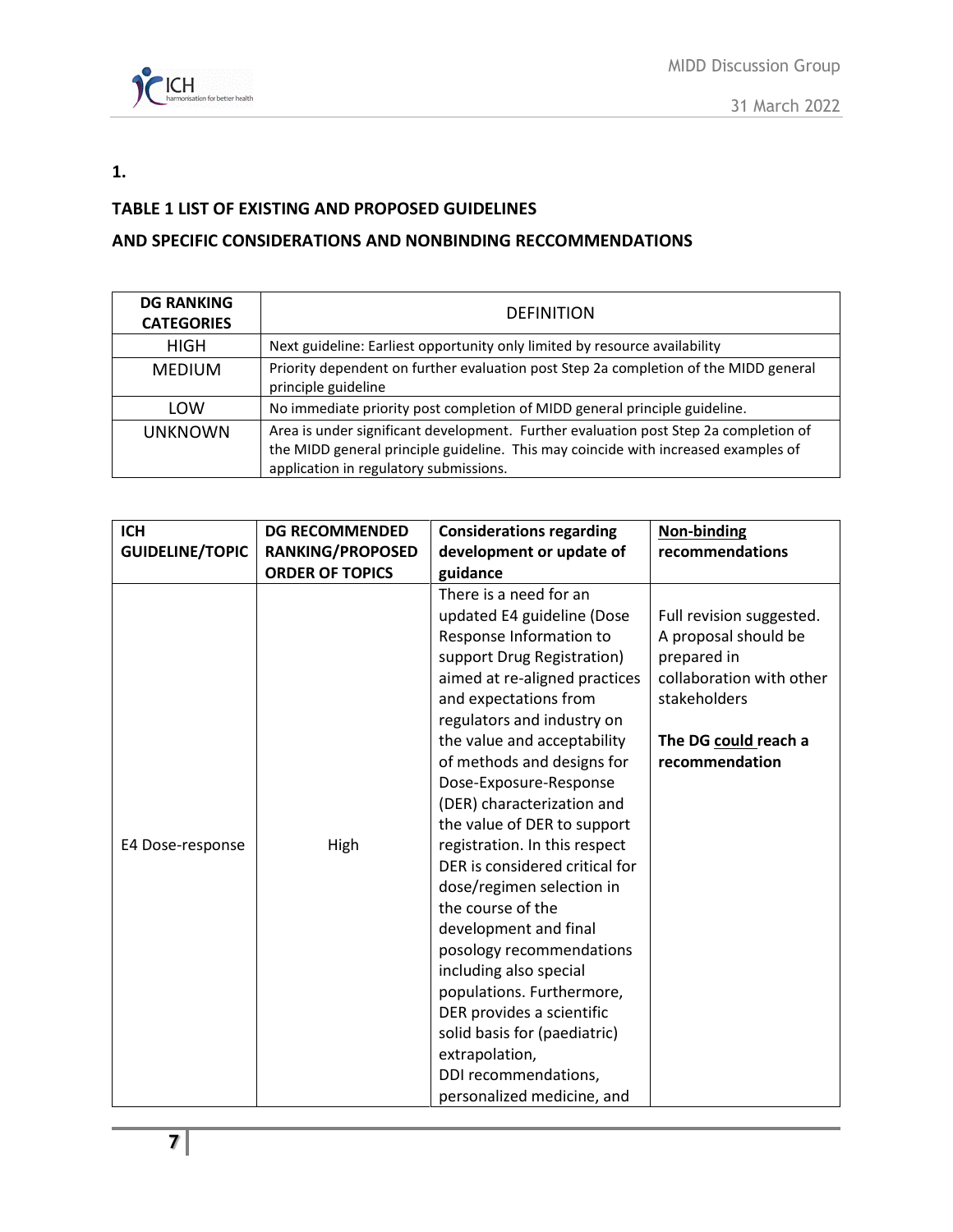

|             |        | characterization of relative                                                                                                                                                                                                                                                                                                                                                                                                                                                                                                                                     |                                                                                                                                                                                                                                                                                                                              |
|-------------|--------|------------------------------------------------------------------------------------------------------------------------------------------------------------------------------------------------------------------------------------------------------------------------------------------------------------------------------------------------------------------------------------------------------------------------------------------------------------------------------------------------------------------------------------------------------------------|------------------------------------------------------------------------------------------------------------------------------------------------------------------------------------------------------------------------------------------------------------------------------------------------------------------------------|
|             |        | effectiveness.                                                                                                                                                                                                                                                                                                                                                                                                                                                                                                                                                   |                                                                                                                                                                                                                                                                                                                              |
|             |        |                                                                                                                                                                                                                                                                                                                                                                                                                                                                                                                                                                  |                                                                                                                                                                                                                                                                                                                              |
| Pop PK & ER | Medium | The DG considered that<br>technical and<br>documentation aspects of<br>these approaches are<br>adequately captured in<br>current regional guidance.<br>However, in order to<br>promote utilization and<br>acceptance of applications<br>using these approaches<br>globally additional specifics<br>over and above the MIDD<br>general principles guideline<br>may be merited.                                                                                                                                                                                    | Options considered:<br>Approach specific<br>guideline Annex to<br>MIDD general principles<br>guideline<br>The DG reached a<br>recommendation on                                                                                                                                                                              |
|             |        | Medium priority is assigned<br>due to the range of regional<br>guidelines currently<br>available and incremental<br>value from additional<br>harmonized guideline at this<br>time over and above the<br>intended MIDD general<br>principles guideline                                                                                                                                                                                                                                                                                                            | this being the best<br>option                                                                                                                                                                                                                                                                                                |
| <b>PBPK</b> | Medium | Further methodology<br>focused guidance could be<br>required in order to give<br>more specifics with respect<br>to both technical and<br>documentation aspects<br>associated with PBPK.<br>An appendix to MIDD<br>guideline could be possible.<br>This could provide additional<br>specifics with respect to<br>verification & qualification of<br>platform (system) and<br>specific application,<br>recommendations regarding<br>provision of source for and<br>biological plausibility of<br>parameters.<br>Recommendations with<br>respect to presentation of | Options considered<br>included a standalone<br>application orientated<br>guideline and /or an<br>annex to M12 guideline<br>under development or<br>provision of additional<br>technical guidance as an<br>annex to the MIDD<br>general principles<br>guideline<br>The DG could not reach<br>a recommendation at<br>this time |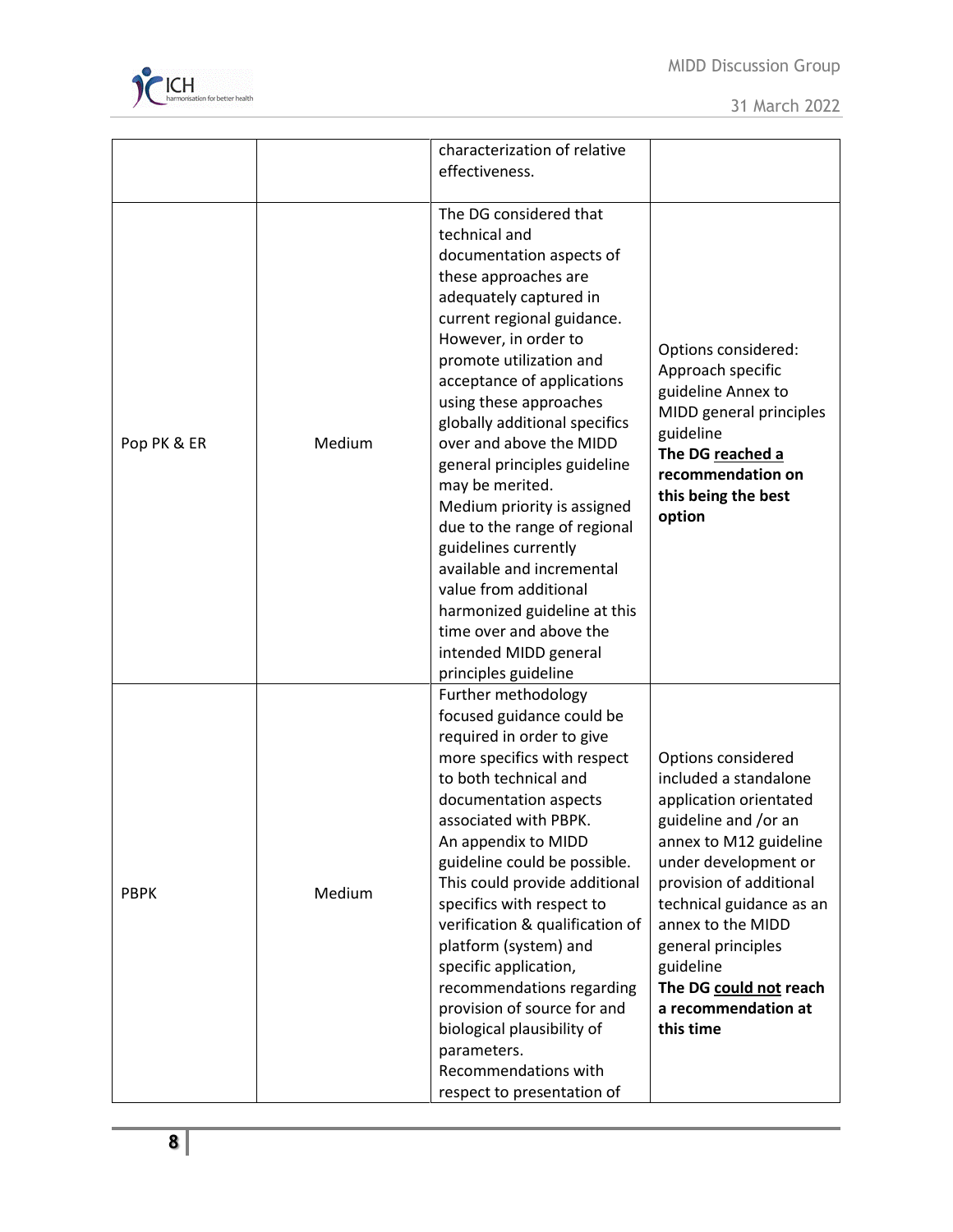

| QSP&T          | Unknown | assumptions and associated<br>sensitivity analysis to drive<br>confidence in the model.<br>It could utilise existing<br>regional guidelines (1,2,3) &<br>workshop proceeding &<br>Tutorials and good practices<br>(4)<br>EWG would require specific<br>experts from PBPK<br>community<br>Additional benefit from ICH<br>guidance in this area is<br>expected given the expected<br>increase in global<br>applications in support of<br>regulatory decision making.<br>A methodology focused<br>guideline as an appendix to<br>MIDD general principles<br>guideline may be possible. A<br>standalone guideline may be<br>merited in order to more<br>fully cover generic<br>application types.<br>There are no current<br>regulatory guidelines but<br>this was prioritized due to<br>expected increase in<br>applications containing<br>QSP&T approaches and the<br>increased complexity of this<br>approach vs other MIDD<br>approaches.<br>Emerging good practices<br>from recent regulatory (FDA, | Options considered:<br>Methodology focused<br>guideline Annex to<br>MIDD guideline, or<br>standalone guideline<br>The DG could not reach<br>a recommendation at<br>this time |
|----------------|---------|------------------------------------------------------------------------------------------------------------------------------------------------------------------------------------------------------------------------------------------------------------------------------------------------------------------------------------------------------------------------------------------------------------------------------------------------------------------------------------------------------------------------------------------------------------------------------------------------------------------------------------------------------------------------------------------------------------------------------------------------------------------------------------------------------------------------------------------------------------------------------------------------------------------------------------------------------------------------------------------------------|------------------------------------------------------------------------------------------------------------------------------------------------------------------------------|
|                |         | United States) (5) workshops                                                                                                                                                                                                                                                                                                                                                                                                                                                                                                                                                                                                                                                                                                                                                                                                                                                                                                                                                                         |                                                                                                                                                                              |
|                |         | and industry consortia                                                                                                                                                                                                                                                                                                                                                                                                                                                                                                                                                                                                                                                                                                                                                                                                                                                                                                                                                                               |                                                                                                                                                                              |
|                |         | whitepapers (6,7,8 etc)                                                                                                                                                                                                                                                                                                                                                                                                                                                                                                                                                                                                                                                                                                                                                                                                                                                                                                                                                                              |                                                                                                                                                                              |
|                |         |                                                                                                                                                                                                                                                                                                                                                                                                                                                                                                                                                                                                                                                                                                                                                                                                                                                                                                                                                                                                      |                                                                                                                                                                              |
| <b>Disease</b> | Low     | An increase in global<br>applications including                                                                                                                                                                                                                                                                                                                                                                                                                                                                                                                                                                                                                                                                                                                                                                                                                                                                                                                                                      | Options considered:                                                                                                                                                          |
| progression    |         |                                                                                                                                                                                                                                                                                                                                                                                                                                                                                                                                                                                                                                                                                                                                                                                                                                                                                                                                                                                                      | Methodology focused                                                                                                                                                          |
| modeling       |         | support for regulatory                                                                                                                                                                                                                                                                                                                                                                                                                                                                                                                                                                                                                                                                                                                                                                                                                                                                                                                                                                               | guideline Annex to                                                                                                                                                           |
|                |         | decision making is expected.                                                                                                                                                                                                                                                                                                                                                                                                                                                                                                                                                                                                                                                                                                                                                                                                                                                                                                                                                                         |                                                                                                                                                                              |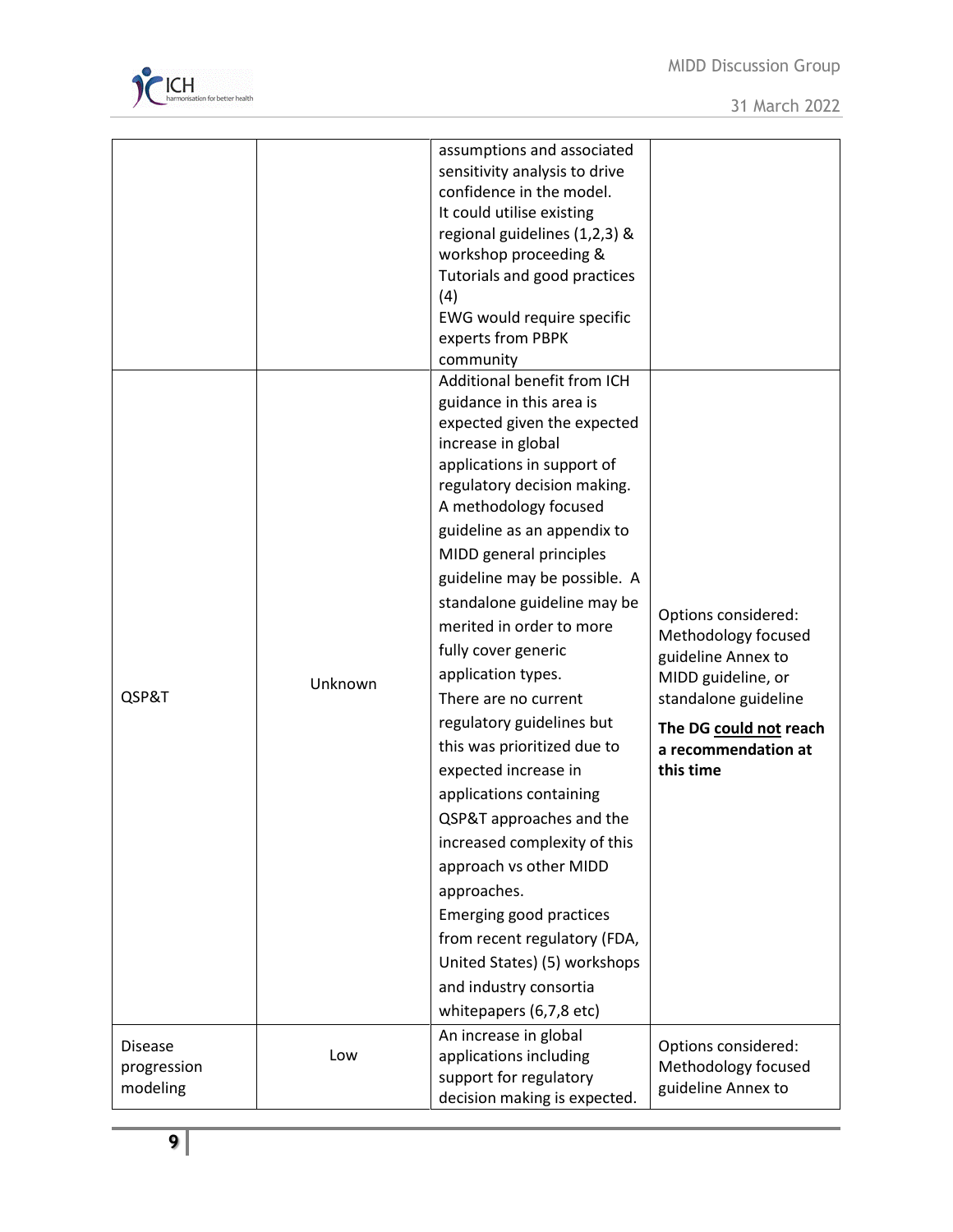

|             |     | The MIDD general principle<br>guideline should be able to<br>capture generic aspects<br>related to the important<br>topic of disease progression<br>modelling.<br>Benefit of additional ICH<br>guideline is considered<br>limited by the ICH remit<br>being related to technical<br>guidelines only. However,<br>additional technical and<br>documentation aspects as<br>an appendix to MIDD<br>general principles guideline<br>may be of value. However, a<br>standalone guideline which<br>would provide more scope<br>to include design and<br>application considerations<br>may also be merited.<br><b>Examples of disease</b><br>progression qualification<br>exist (9) and FDA, United<br>States workshop Nov 2021<br>(10)<br>There are limited good<br>practice papers (11) and<br>overlap with mechanistic ER<br>models and QSP&T is<br>recognized. Nonetheless,<br>this is an area will many<br>applications now and into | MIDD guideline, or<br>standalone guideline<br>The DG could not reach<br>a recommendation but<br><b>Annex to MIDD</b><br>guideline may be more<br>likely in the context of<br><b>ICH</b> |
|-------------|-----|------------------------------------------------------------------------------------------------------------------------------------------------------------------------------------------------------------------------------------------------------------------------------------------------------------------------------------------------------------------------------------------------------------------------------------------------------------------------------------------------------------------------------------------------------------------------------------------------------------------------------------------------------------------------------------------------------------------------------------------------------------------------------------------------------------------------------------------------------------------------------------------------------------------------------------|-----------------------------------------------------------------------------------------------------------------------------------------------------------------------------------------|
|             |     | the future.<br>The MIDD general principle                                                                                                                                                                                                                                                                                                                                                                                                                                                                                                                                                                                                                                                                                                                                                                                                                                                                                          |                                                                                                                                                                                         |
| <b>MBMA</b> | Low | guideline should be able to<br>capture generic aspects<br>related to use of Model<br>based meta-analysis within<br>MIDD.                                                                                                                                                                                                                                                                                                                                                                                                                                                                                                                                                                                                                                                                                                                                                                                                           | Options considered:<br>Methodology focused<br>guideline Annex to<br>MIDD guideline, or<br>standalone guideline<br>The DG could not reach                                                |
|             |     | Additional methodological<br>guidance here would likely<br>relate to the wider general                                                                                                                                                                                                                                                                                                                                                                                                                                                                                                                                                                                                                                                                                                                                                                                                                                             | a recommendation at<br>this time                                                                                                                                                        |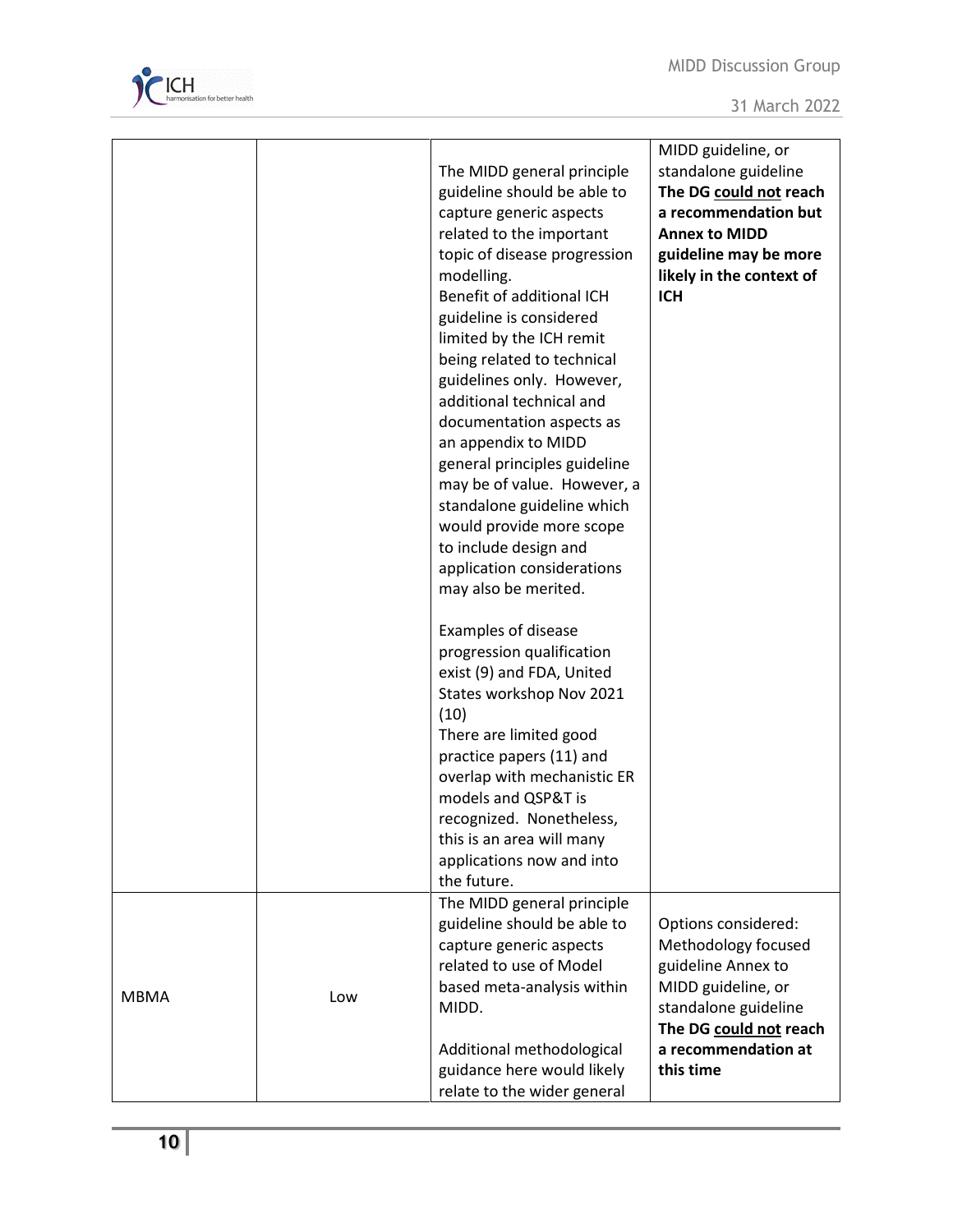

|                |     | meta-analysis methods and<br>systematic review<br>procedures.<br>Therefore further guidance<br>in this area would involve<br>cross-functional engagement<br>with statistical colleagues<br>and evidence synthesis<br>colleagues to see if this was<br>required.<br>National Institute of Clinical<br>Excellence (NICE) and<br>International Society of<br>Pharmacoeconomics and<br><b>Outcomes Research (ISPOR)</b> |                           |
|----------------|-----|---------------------------------------------------------------------------------------------------------------------------------------------------------------------------------------------------------------------------------------------------------------------------------------------------------------------------------------------------------------------------------------------------------------------|---------------------------|
|                |     | have guidelines for evidence                                                                                                                                                                                                                                                                                                                                                                                        |                           |
|                |     | synthesis that are pertinent                                                                                                                                                                                                                                                                                                                                                                                        |                           |
|                |     | and there is overlap with                                                                                                                                                                                                                                                                                                                                                                                           |                           |
|                |     | HTA assessment approach                                                                                                                                                                                                                                                                                                                                                                                             |                           |
|                |     | standards                                                                                                                                                                                                                                                                                                                                                                                                           |                           |
|                |     | An application focused cross                                                                                                                                                                                                                                                                                                                                                                                        |                           |
|                |     | disciplinary guideline which<br>cross references to other                                                                                                                                                                                                                                                                                                                                                           | Options considered:       |
|                |     | existing regulatory                                                                                                                                                                                                                                                                                                                                                                                                 |                           |
|                |     | guidelines in quality,                                                                                                                                                                                                                                                                                                                                                                                              | Large addendum to M9      |
|                |     | bioequivalence and IVIVr<br>fields but also covers<br>emerging use of PBPK                                                                                                                                                                                                                                                                                                                                          | or as an application      |
|                | Low |                                                                                                                                                                                                                                                                                                                                                                                                                     | focused standalone        |
|                |     |                                                                                                                                                                                                                                                                                                                                                                                                                     | guideline driven by rapid |
| PBBM modelling |     | It could cover:                                                                                                                                                                                                                                                                                                                                                                                                     | rise in regulatory        |
|                |     | -Mechanistic in vivo in vitro                                                                                                                                                                                                                                                                                                                                                                                       | submissions in this area. |
|                |     | relationship (IVIVr)<br>-Virtual bioequivalence for                                                                                                                                                                                                                                                                                                                                                                 | May cross reference to    |
|                |     | waiving clinical trials                                                                                                                                                                                                                                                                                                                                                                                             | PBPK guidance             |
|                |     | -Bridge between                                                                                                                                                                                                                                                                                                                                                                                                     | The DG could not reach    |
|                |     | formulations                                                                                                                                                                                                                                                                                                                                                                                                        | a recommendation at       |
|                |     | -Development of clinically                                                                                                                                                                                                                                                                                                                                                                                          | this time                 |
|                |     | relevant in vitro                                                                                                                                                                                                                                                                                                                                                                                                   |                           |
|                |     | specifications                                                                                                                                                                                                                                                                                                                                                                                                      |                           |

# **References from table**

1) European Medicines Agency Guideline on the reporting of physiologically based pharmacokinetic [\(PBPK\) modelling and simulation 1st July 2019](https://www.ema.europa.eu/en/documents/scientific-guideline/guideline-reporting-physiologically-based-pharmacokinetic-pbpk-modelling-simulation_en.pdf)

2) FDA, United States Physiologically Based Pharmacokinetic Analyses — Format and Content. FDA, United States: 2018[. https://www.fda.gov/media/101469/download](https://www.fda.gov/media/101469/download)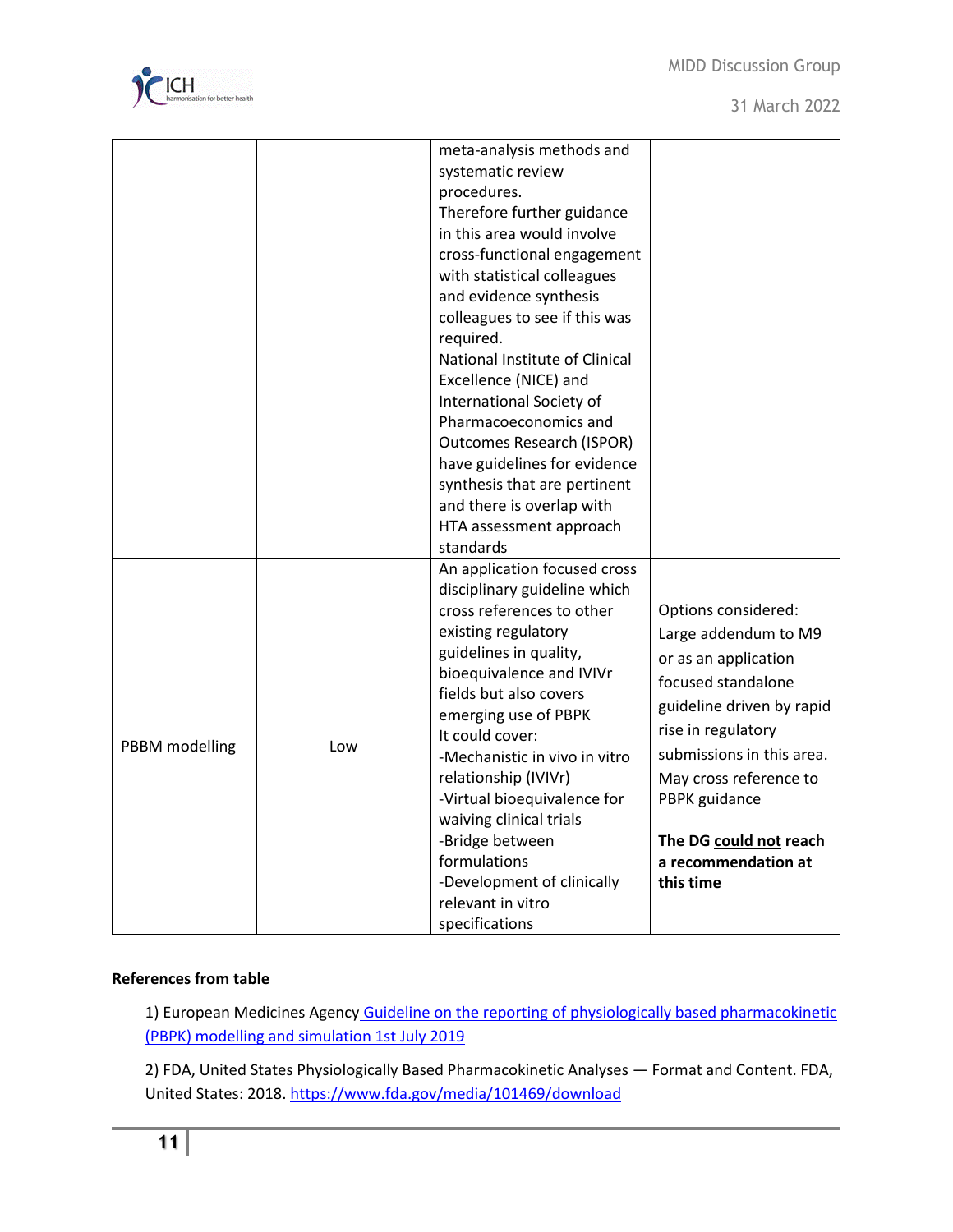

3) MHLW/PMDA, Japan Guidelines for Analysis Reports Involving Physiologically based Pharmacokinetic Models December 21, 2020 [https://www.pmda.go.jp/files/000240811.pdf](https://urldefense.com/v3/__https:/www.pmda.go.jp/files/000240811.pdf__;!!AoaiBx6H!jbwDmWQfhHX_gy2ehLCiUwA4m4CK9BBE7R1TERYmYftMhlYwQ5_-dv5RZV5PeT4Gm7M$)

4) PBPK Modelling Vol1 CPT:PS[P PBPK Modeling, Vol. 1: CPT: Pharmacometrics & Systems](https://ascpt.onlinelibrary.wiley.com/doi/toc/10.1002/(ISSN)2163-8306.PBPKModeling)  [Pharmacology \(wiley.com\)](https://ascpt.onlinelibrary.wiley.com/doi/toc/10.1002/(ISSN)2163-8306.PBPKModeling)

5) Bai JPF etal [FDA-Industry Scientific Exchange on assessing quantitative systems pharmacology](https://pubmed.ncbi.nlm.nih.gov/33931790/)  [models in clinical drug development: a meeting report, summary of challenges/gaps, and future](https://pubmed.ncbi.nlm.nih.gov/33931790/)  perspective - [PubMed \(nih.gov\)](https://pubmed.ncbi.nlm.nih.gov/33931790/) AAPS .J Apr 30;23(3):60**.** doi: 10.1208/s12248-021-00585-x

6) Cucurull-Sanchez, L etal[. Best Practices to Maximize the Use and Reuse of Quantitative and](https://pubmed.ncbi.nlm.nih.gov/30667172/)  [Systems Pharmacology Models: Recommendations From the United Kingdom Quantitative and](https://pubmed.ncbi.nlm.nih.gov/30667172/)  [Systems Pharmacology Network -](https://pubmed.ncbi.nlm.nih.gov/30667172/) PubMed (nih.gov) CPT Pharmacometrics Syst Pharmacol . 2019 May;8(5):259-272. doi: 10.1002/psp4.12381. Epub 2019 Mar 22.

7) Azer, K eta[l History and Future Perspectives on the Discipline of Quantitative Systems](https://pubmed.ncbi.nlm.nih.gov/33841175/)  [Pharmacology Modeling and Its Applications -](https://pubmed.ncbi.nlm.nih.gov/33841175/) PubMed (nih.gov) Front Physiol. 2021 Mar 25;12:637999. doi: 10.3389/fphys.2021.637999. eCollection 2021.

8) Bradshaw EL etal [Applications of Quantitative Systems Pharmacology in Model-Informed Drug](https://pubmed.ncbi.nlm.nih.gov/31535440/)  [Discovery: Perspective on Impact and Opportunities -](https://pubmed.ncbi.nlm.nih.gov/31535440/) PubMed (nih.gov) CPT Pharmacometrics Syst Pharmacol

9) Qualification opinion of a novel data driven model of disease progression and trial evaluation in mild and moderate Alzheimer's disease EMA 2013 [www.ema.europa.eu/en/documents/regulatory](http://www.ema.europa.eu/en/documents/regulatory-procedural-guideline/qualification-opinion-novel-data-driven-model-disease-progression-trial-evaluation-mild-moderate_en.pdf)[procedural-guideline/qualification-opinion-novel-data-driven-model-disease-progression-trial](http://www.ema.europa.eu/en/documents/regulatory-procedural-guideline/qualification-opinion-novel-data-driven-model-disease-progression-trial-evaluation-mild-moderate_en.pdf)[evaluation-mild-moderate\\_en.pdf](http://www.ema.europa.eu/en/documents/regulatory-procedural-guideline/qualification-opinion-novel-data-driven-model-disease-progression-trial-evaluation-mild-moderate_en.pdf)

10) Best Practices for Development and Application of Disease Progression Models November 19, 2021 [Best Practices for Development and Application of Disease Progression Models -](https://www.fda.gov/drugs/news-events-human-drugs/best-practices-development-and-application-disease-progression-models-11192021-11192021) 11/19/2021 - [11/19/2021 | FDA](https://www.fda.gov/drugs/news-events-human-drugs/best-practices-development-and-application-disease-progression-models-11192021-11192021)

11) Cook, S.F., Bies, R.R. Disease Progression Modeling: Key Concepts and Recent Developments. Curr Pharmacol Rep 2, 221–230 (2016). <https://doi.org/10.1007/s40495-016-0066-x>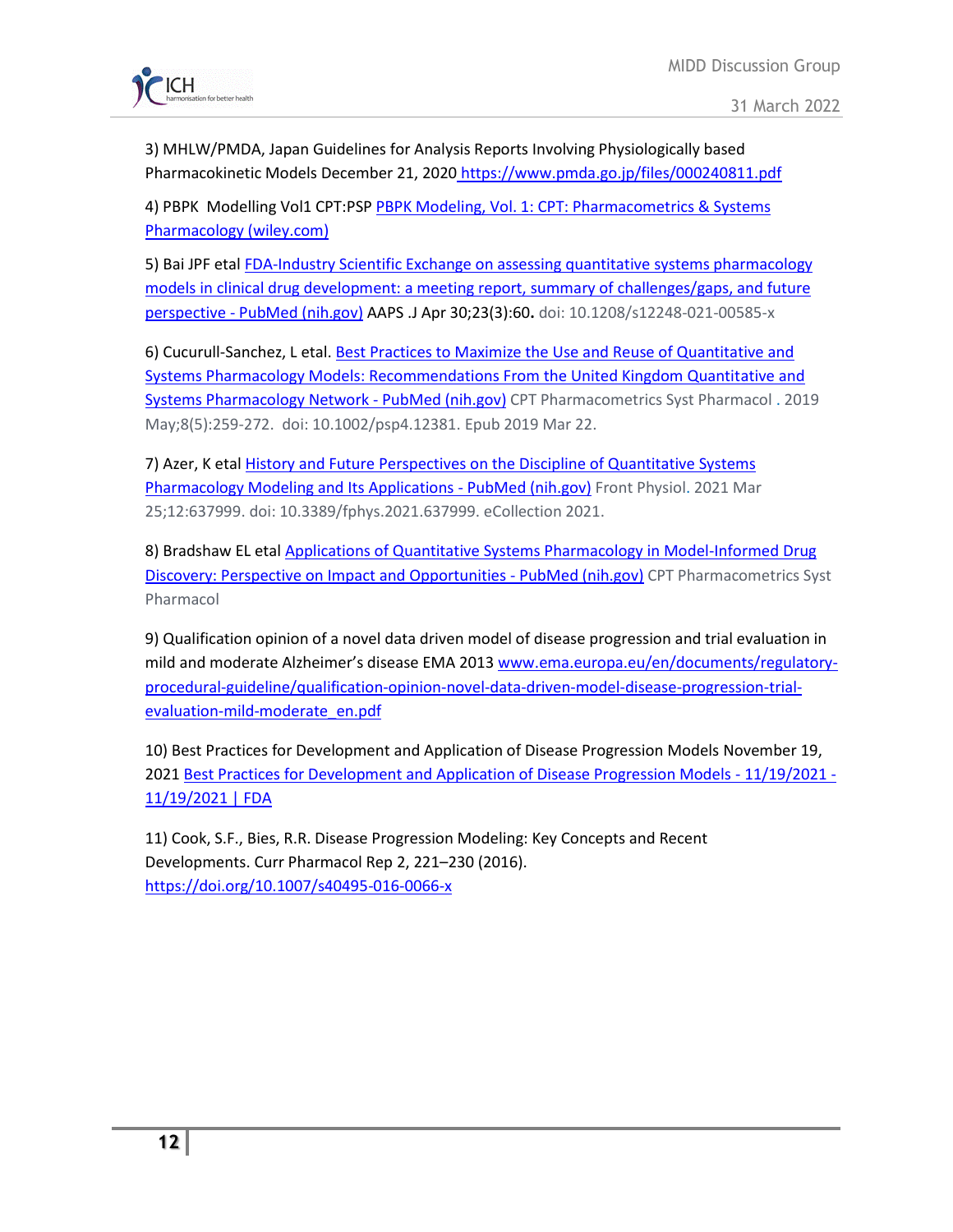

31 March 2022

# **Appendix:** Members of ICH MIDD Discussion Group January 2021 to March 2022

| <b>FIRST NAME</b> | <b>LAST NAME</b>  | <b>PARTY</b>                               |
|-------------------|-------------------|--------------------------------------------|
| Malidi            | Ahamadi           | <b>BIO</b>                                 |
| Mark              | Peterson          | <b>BIO</b>                                 |
| Rubina            | <b>Bose</b>       | CDSCO, India                               |
| Ping              | Zhao              | <b>Bill &amp; Melinda Gates Foundation</b> |
| Kristin           | Karlsson          | EC, Europe (Regulatory Chair)              |
| Efthymios         | Manolis           | EC, Europe                                 |
| Flora             | Musuamba Tshinanu | EC, Europe                                 |
| <b>Nicolas</b>    | Frey              | <b>EFPIA</b>                               |
| Jörg              | Lippert           | <b>EFPIA</b>                               |
| Million           | Tegenge           | FDA, United States                         |
| Yaning            | Wang              | FDA, United States (until Sept 2021)       |
| Hao               | Zhu               | FDA, United States (from Sept 2021)        |
| Issam             | Zineh             | FDA, United States                         |
| Sarem             | Sarem             | Health Canada, Canada                      |
| Lucia             | Zhang             | Health Canada, Canada                      |
| Pavel             | Farkas            | <b>IGBA</b>                                |
| Augusto           | Filipe            | <b>IGBA</b>                                |
| Norisuke          | Kawai             | <b>JPMA</b>                                |
| Takayo            | Ueno              | <b>JPMA</b>                                |
|                   |                   |                                            |